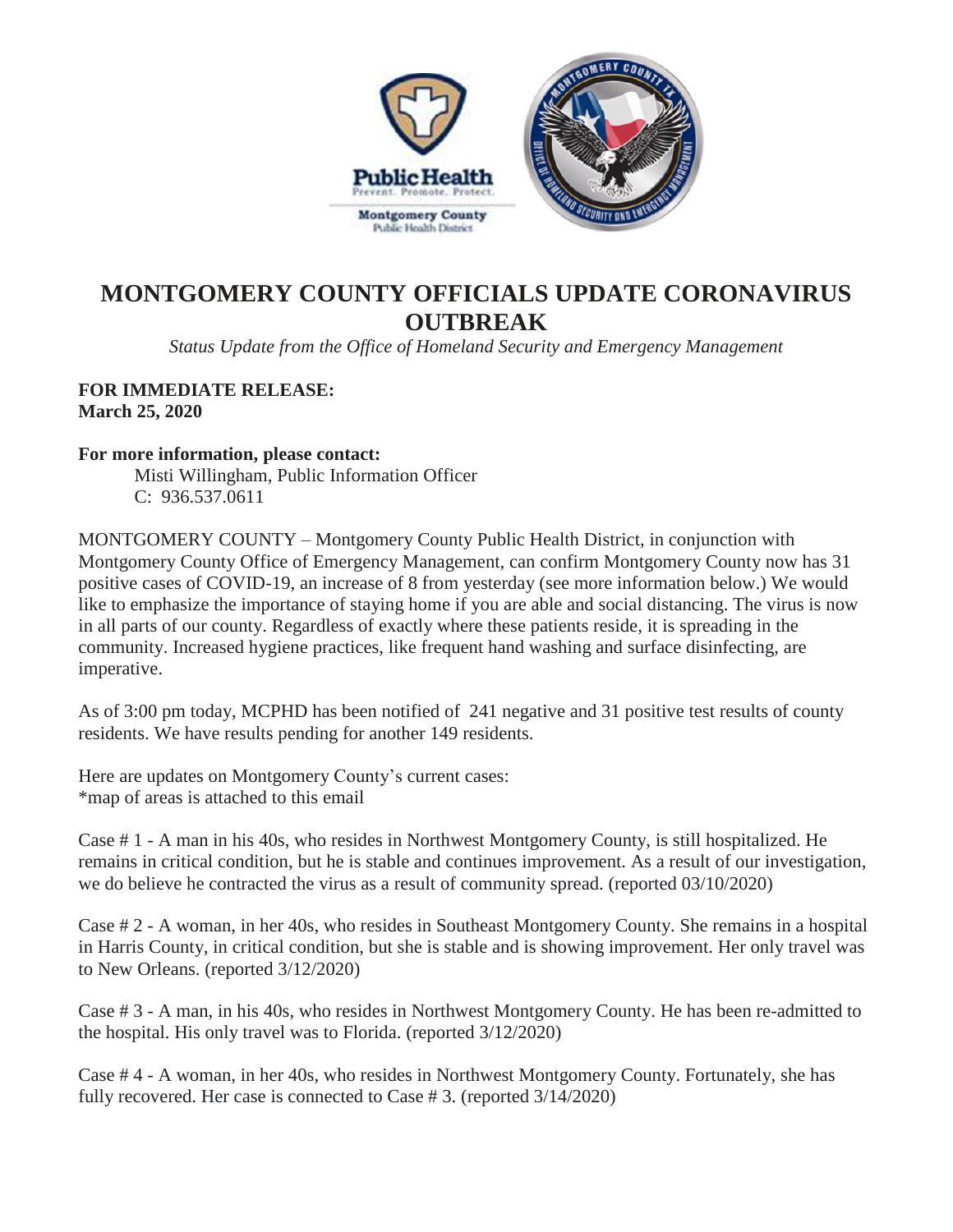Case # 5 – A man, in his 50s, who resides in Southwest Montgomery County. He is in isolation in his home. The man has recently traveled to California. (reported 3/17/2020)

Case # 6 - A man, in his 40s, who resides in Southwest Montgomery County. At this time, he is in isolation in his home. The man has recently traveled to California. (reported 3/18/2020)

Case # 7 – A woman, in her 60s, who resides in Northwest Montgomery County. At this time, she is in isolation in her home. She has no recent travel history, and no known contact with other patients. (reported 3/18/2020)

Case # 8 – A woman, in her 40s, who resides in Southeast Montgomery County. At the time, she is in isolation in her home. She has recently traveled to Germany. (reported 3/19/2020)

Case # 9 – A man, in his 50s, who resides in Southwest Montgomery County. He is currently hospitalized in critical but stable condition. No known travel. (reported 3/19/2020)

Case # 10 – A woman in her 50s, who resides in Southeast Montgomery County. She is in isolation at home. She did attend the Houston Livestock Show & Rodeo on Sunday, March 8th. (reported 3/20/2020)

Case  $\# 11 - A$  man in his 90s, who resides in Southwest Montgomery County. He is currently hospitalized and stable. He has no recent travel history. (reported 3/20/2020)

Case # 12 - A man in his 50s, who resides in Southwest Montgomery County. He is in isolation at home. He recently traveled to Brazil. (reported 3/20/2020)

Case # 13 – A woman in her 30s, who resides in Northwest Montgomery County. She is in isolation at home. She has no recent travel history. (reported 3/21/2020)

Case # 14 - A woman in her 40s, who resides in Southwest Montgomery County. Her case is connected to a Smith County, Texas case, where she recently traveled. She at currently at home in isolation. (reported 3/22/2020)

Case # 15 - A man in his 40s, who has been in Northeast Montgomery County for a work-related purpose. He is currently in insolation at his residence. His only recent travel is to Houston. (reported 3/22/2020)

Case # 16 – A female teenager, 13-19 years old, who resides in Southeast Montgomery County. She is in isolation at her home. She has recent travel to New Orleans. (reported 3/23/2020)

Case # 17 – A woman in her 20s, who resides in Northwest Montgomery County. She is in isolation at her home. This is believed to be a case of community spread because she was in close contact with a suspected case. (reported 3/23/2020)

Case # 18 – A man in his 50s, who resides in Southwest Montgomery County. He is in isolation at his home. He has recent travel to Chicago, Illinois. (reported 3/23/2020)

Case # 19 - A man in his 50s, who resides in Southwest Montgomery County. He is in isolation at his home. He has recent travel to California. (reported 3/23/2020)

Case # 20 – A man in his 30s, who resides in Southwest Montgomery County. He is in isolation at his home. He has recent travel New York. (reported 3/24/2020)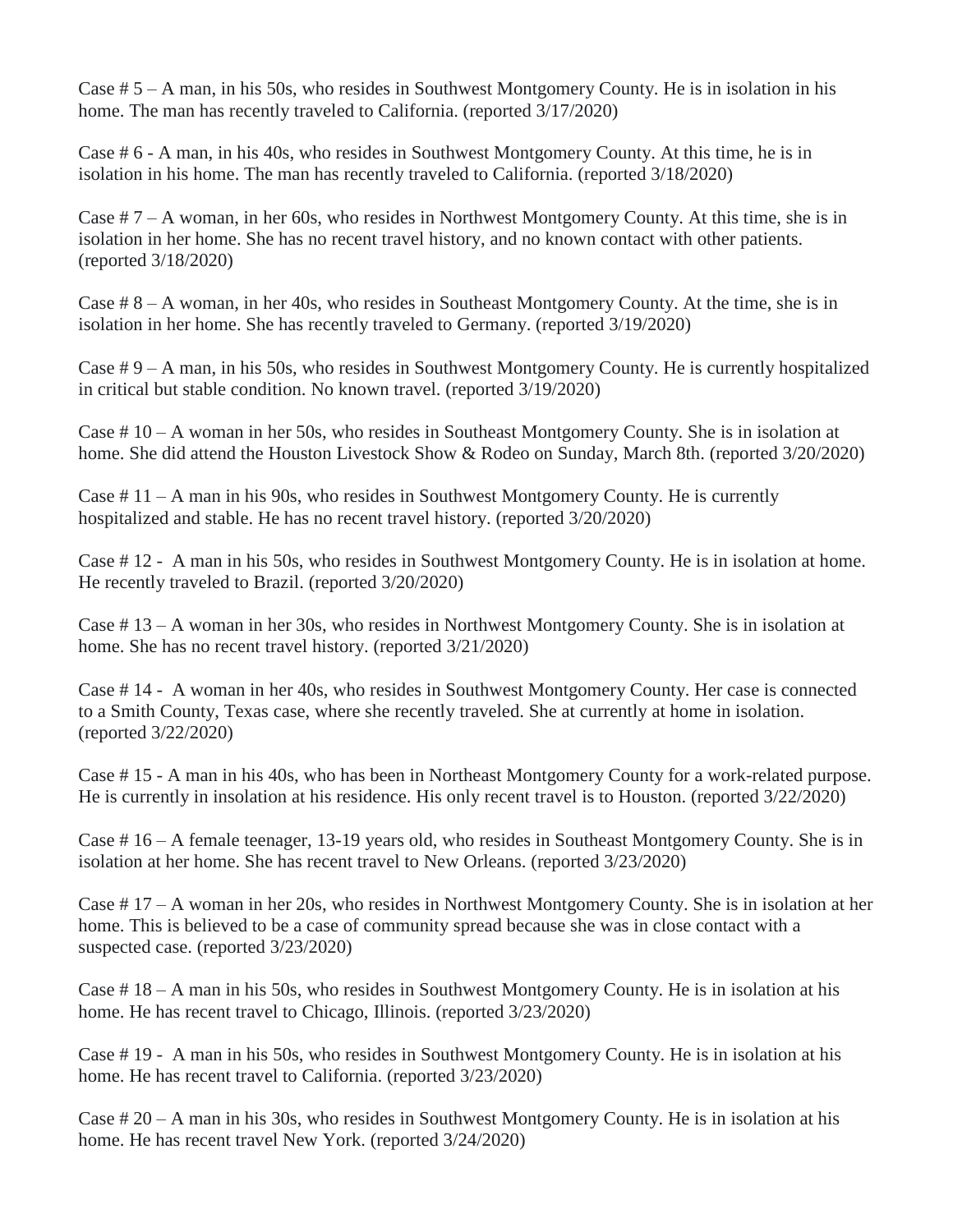Case # 21 – A woman in her 60s, who resides in Northeast Montgomery County. She is hospitalized. No recent travel. (reported 3/24/2020)

Case # 22 – A woman in her 30s, who resides in Northeast Montgomery County. She is in isolation at home. The only recent travel is to Houston. (reported 3/24/2020)

Case # 23 – A man in his 50s, who resides in Southwest Montgomery County. He is in isolation at home. He has recent travel to France, Germany and Spain. (3/24/2020)

Case # 24 – A woman in her 30s, who resides in Southeast Montgomery County. She is in isolation at home. No recent travel. (reported 3/25/2020)

Case # 25 – A man in his 40s, who resides in Southeast Montgomery County. He is in isolation at home. He has not traveled outside of Texas. (reported 3/25/2020)

Case # 26 – A woman in her 80s, who resides in Southwest Montgomery County. She is in isolation at home. No recent travel. (reported 3/25/2020)

Case # 27 – A man in his 50s, who resides in Southwest Montgomery County. His case is still under investigation. (reported 3/25/2020)

Case # 28 – A man in his 50s, who resides in Southwest Montgomery County. He is in isolation at home. Recent travel to Salt Lake City, Denver, Baltimore and Oakland. (reported 3/25/2020)

Case # 29 – A man in his 50s, who resides in Southwest Montgomery County. He is in isolation at home. Recent travel to Los Angeles. (reported 3/25/2020)

Case # 30 – A man in his 60s who resides in Northeast Montgomery County. He is in isolation at home. This case is connected to Case # 21. (reported 3/25/2020)

Case # 31 – A woman in her 40s, who resides in Southwest Montgomery County. Her case is still under investigation. Recent travel to Utah. (reported 3/25/2020)

The current CDC recommendation is that the majority of people who contract this virus can successfully recover at home. If you start experiencing symptoms which include coughing, fever and shortness of breath, and they become severe – contact your healthcare provider. The CDC believes that symptoms of COVID-19 may appear in as few as 2 days or as long as 14 days after exposure.

Tips for the general public:

☑Wash hands often for 20 seconds and encourage others to do the same.

 $\mathbb{Z}$ If no soap and water are available, use hand sanitizer with at least 60% alcohol.

☑Cover coughs and sneezes with a tissue, then throw the tissue away.

☑Avoid touching your eyes, nose, and mouth with unwashed hands.

☑Disinfect surfaces, buttons, handles, knobs, and other places touched often.

☑Avoid close contact with people who are sick.